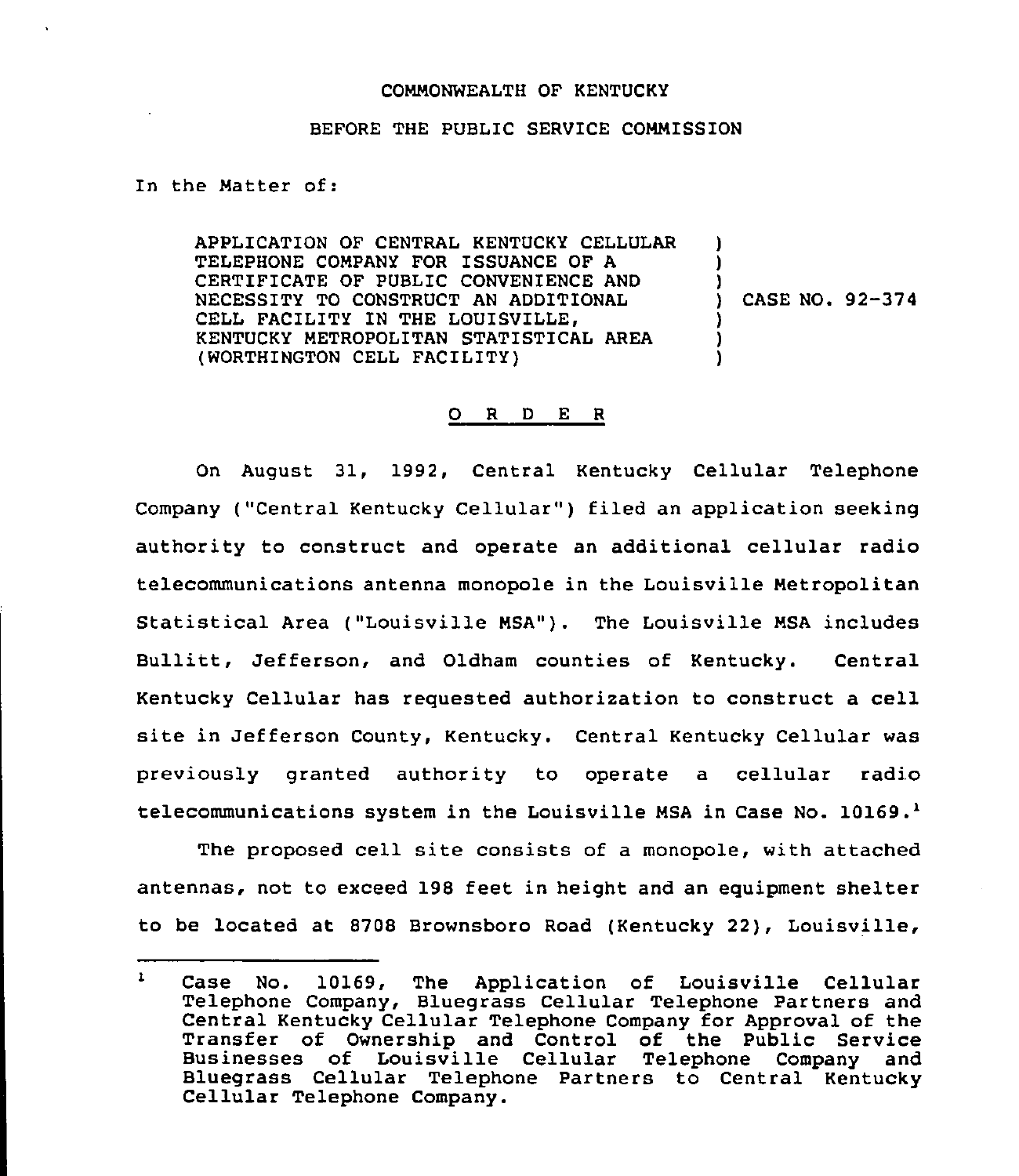Jefferson County, Kentucky (the "Worthington cell site"). The coordinates for the Worthington cell site are North Latitude 18' 07" by West Longitude 85° 35' 17".

Central Kentucky Cellular has provided information regarding the structure of the tower, safety measures, and antenna design criteria for the Worthington cell site. Based upon the application, the tower and foundation desiqn appear to meet the criteria of the Building Officials and Code Administrators International, Inc. (BOCA) National Building Code, with reference to earthquakes, winds, and tornadoes.

Pursuant to KRS 100.324(1), the Worthington cell site's construction is exempt from local zoning ordinances. However, Central Kentucky Cellular has notified the Louisville and Jefferson County Planning Commission of the proposed construction. Central Kentucky Cellular filed an application with the Federal Aviation Administration seekinq approval for the construction and operation of the Worthington cell site. The application was approved.

Central Kentucky Cellular has filed notices verifying that each property owner and/or resident within 500 feet of the Worthington cell site has been notified of the pendinq construction. The notice solicited any comments and informed the property owner and/or resident of his right to intervene. Several protest letters were received from property owners and/or residents regarding the proposed construction. Central Kentucky Cellular was ordered to respond to each property owner's concern. After

 $-2-$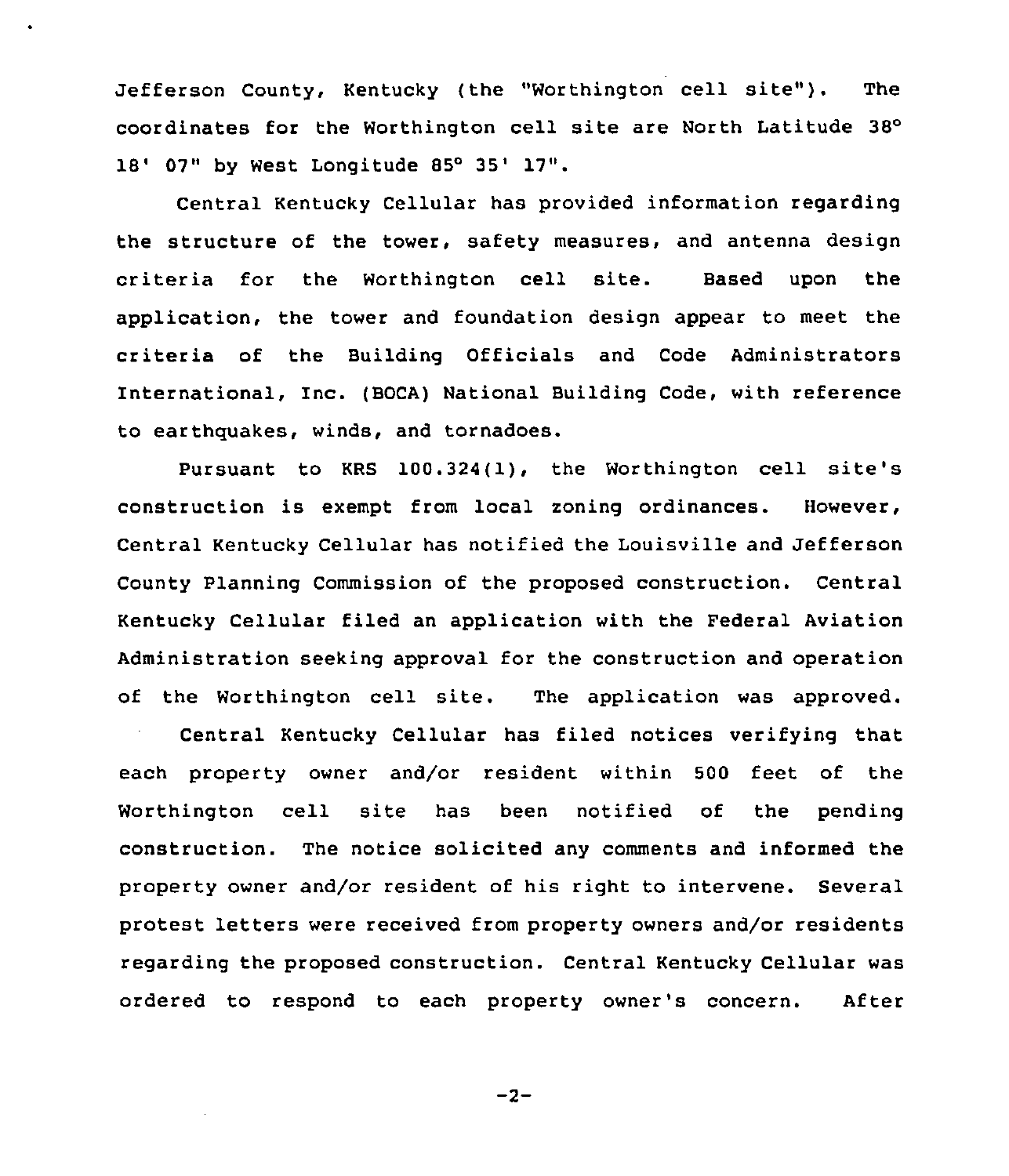reviewing Central Kentucky Cellular's responses, a)1 protestors withdrew their objections.

Pursuant to KRS 278.280, the Commission is required to determine proper practices to be observed when it finds, upon complaint or on its own motion, that the facilities of any utility subject to its jurisdiction are unreasonable, unsafe, improper, or insufficient. To assist the Commission in its efforts to comply with this mandate, Central Kentucky Cellular should notify the Commission if it does not use this antenna tower to provide cellular radio telecommunications services in the manner set out in its application and this Order. Upon receipt of such notice, the Commission may, on its own motion, institute proceedings to consider the proper practices, including removal of the unused antenna tower, which should be observed by Central Kentucky Cellular.

The Commission, having considered the evidence of record and being otherwise sufficiently advised, finds that Central Kentucky Cellular should be granted a Certificate of Public Convenience and Necessity to construct and operate the Worthington cell site in the Louisville NSA under its previously approved tariff.

IT IS THEREFORE ORDERED that:

1. Central Kentucky Cellular be and it hereby is granted <sup>a</sup> Certificate of Public Convenience and Necessity to construct and operate a cellular radio telecommunications antenna monopole, not to exceed 198 feet in height, in the Louisville NSA to be located at 8788 Brownsboro Road (Kentucky 22), Louisville, Jefferson

 $-3-$